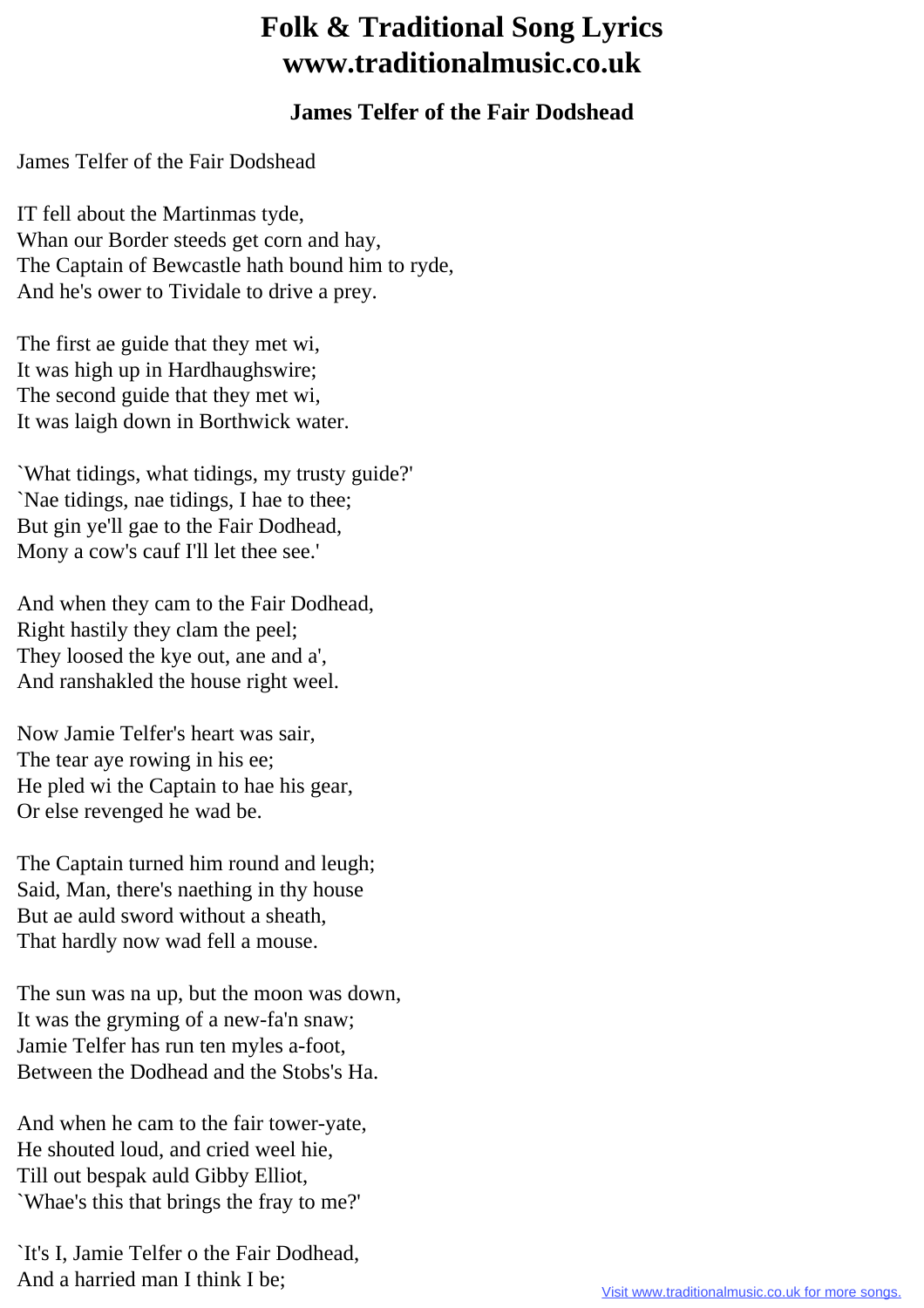There's naething left at the Fair Dodhead But a waefu wife and bairnies three.'

`Gae seek your succour at Branksome Ha, For succour ye'se get nane frae me; Gae seek your succour where ye paid blackmail, For, man, ye neer paid money to me.'

Jamie has turned him round about, I wat the tear blinded his ee: `I'll neer pay mail to Elliot again, And the Fair Dodhead I'll never see.

`My hounds may a' rin masterless, My hawks may fly frae tree to tree, My lord may grip my vassal-lands, For there again maun I never be!'

He has turned him to the Tiviot-side, Een as fast as he could drie, Till he cam to the Coultart Cleugh, And there he shouted baith loud and hie.

Then up bespak him auld Jock Grieve: `Whae's this that brings the fray to me?' `It's I, Jamie Telfer o the Fair Dodhead, A harried man I trew I be.

`There's naething left in the Fair Dodhead But a greeting wife and bairnies three, And sax poor ca's stand in the sta, A' routing loud for their minnie.'

`Alack a wae!' quo auld Jock Grieve, `Alack, my heart is sair for thee! For I was married on the elder sister, And you on the youngest of a' the three.'

Then he has taen out a bonny black, Was right weel fed wi corn and hay, And he's set Jamie Telfer on his back, To the Catslockhill to tak the fray.

And whan he cam to the Catslockhill, He shouted loud and cried weel hie, Till out and spak him William's Wat, `O whae's this brings the fray to me?'

`It's I, Jamie Telfer o the Fair Dodhead,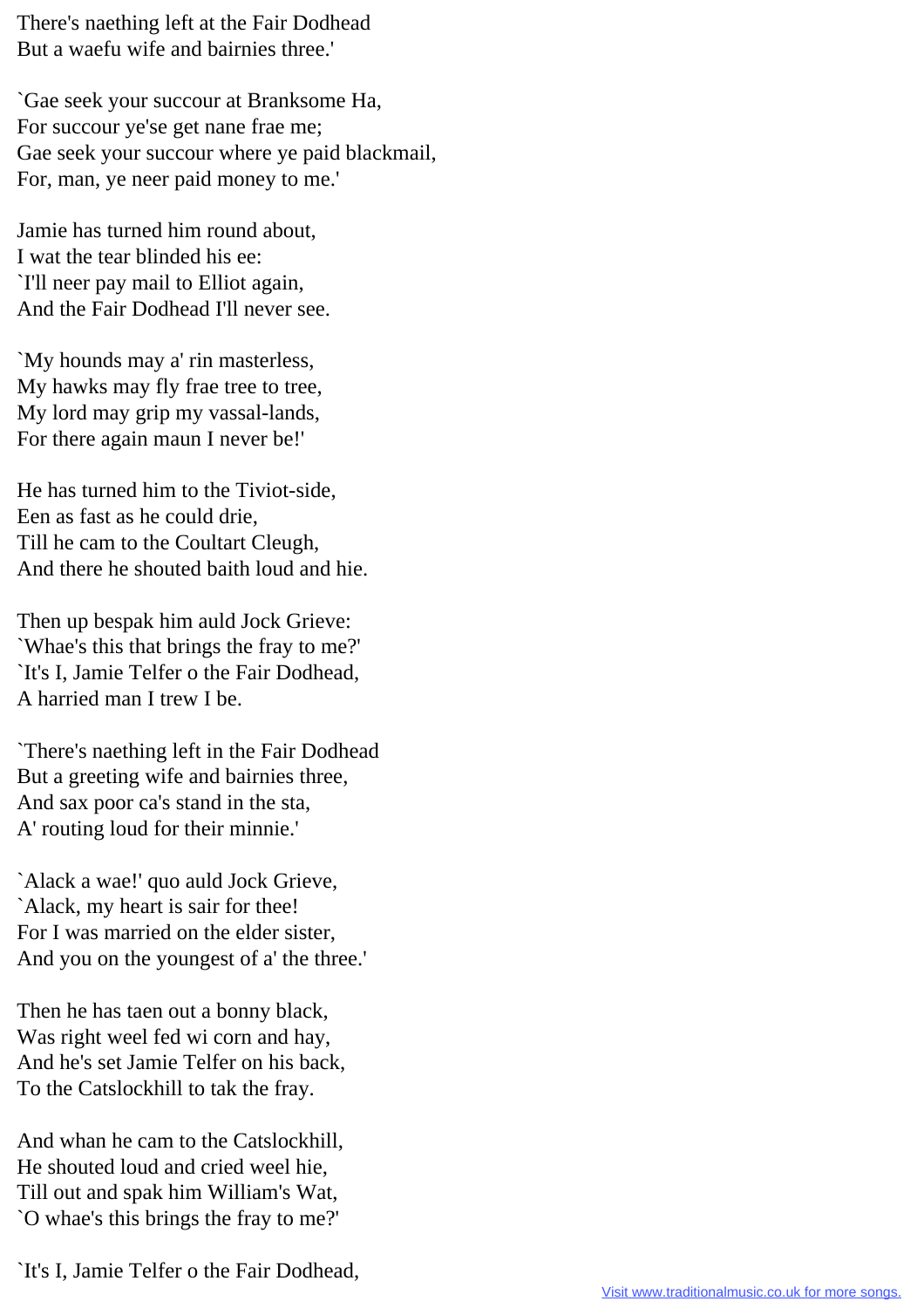A harried man I think I be; The Captain o Bewcastle has driven my gear; For God's sake, rise and succour me!'

`Alas for wae!' quo William's Wat, `Alack, for thee my heart is sair! I never cam bye the Fair Dodhead That ever I fand thy basket bare.'

He's set his twa sons on coal-black steeds, Himsel upon a freckled gray, And they are on wi Jamie Telfer, To Branksome Ha to tak the fray.

And when they cam to Branksome Ha, They shouted a' baith loud and hie, Till up and spak him auld Buccleuch, Said, Whae's this brings the fray to me?

`It's I, Jamie Telfer o the Fair Dodhead, And a harried man I think I be; There's nought left in the Fair Dodhead But a greeting wife and bairnies three.'

`Alack for wae!' quo the gude auld lord, `And ever my heart is wae for thee! But fye, gar cry on Willie, my son, And see that he cum to me speedilie.

`Gar warn the water, braid and wide! Gar warn it sune and hastilie! They that winna ride for Telfer's dye, Let them never look in the face o me!

`Warn Wat o Harden and his sons, Wi them will Borthwick water ride; Warn Gaudilands, and Allanhaugh, And Gilmanscleugh, and Commonside.

`Ride by the gate at Priesthaughswire, And warn the Currors o the Lee; As ye cum down the Hermitage Slack, Warn doughty Willie o Gorrinberry.'

The Scotts they rade, the Scotts they ran, Sae starkly and sae steadilie, And aye the ower-word o the thrang Was, Rise for Branksome readilie!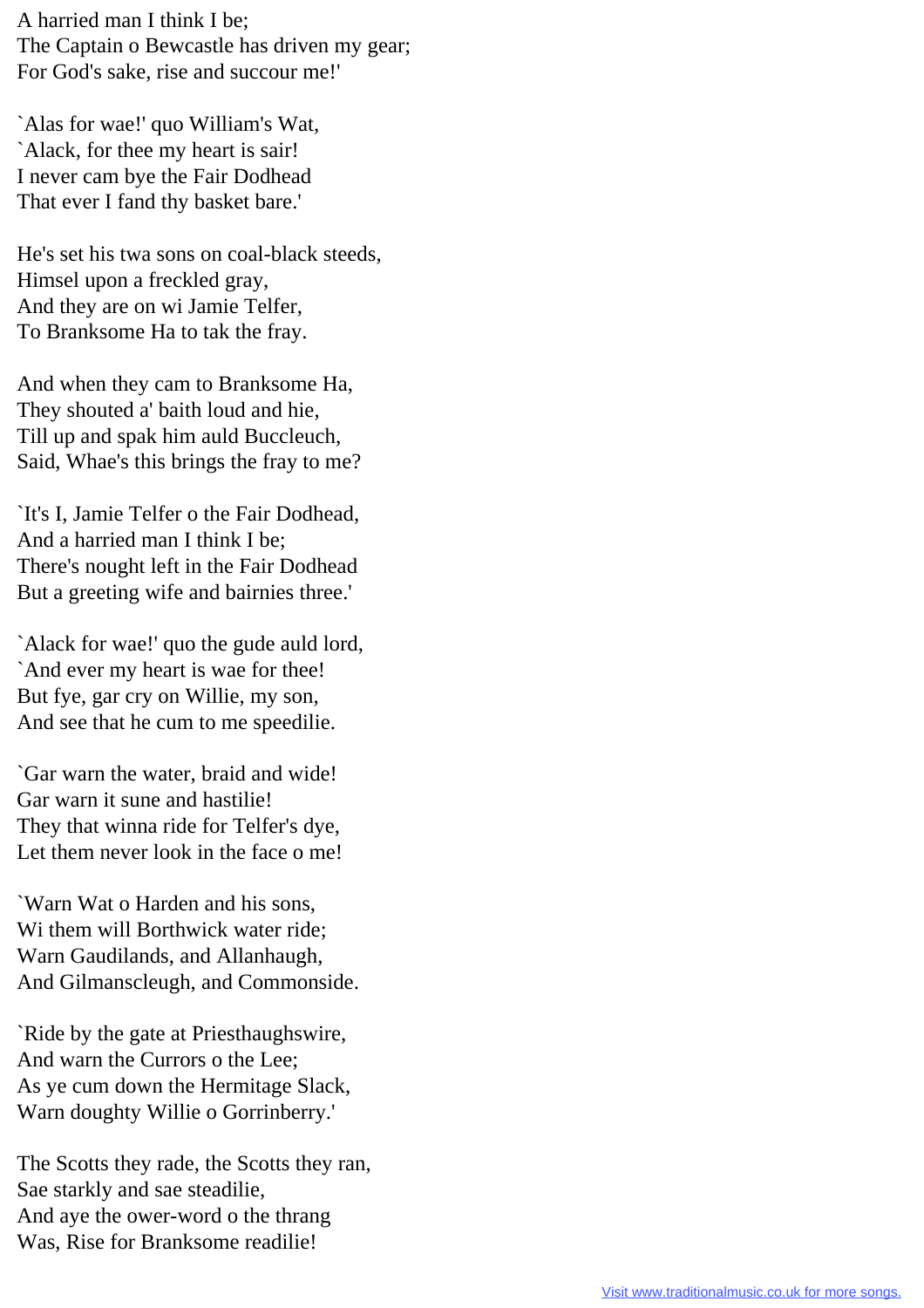The gear was driven the Frostylee up, Frae the Frostylee unto the plain, Whan Willie has lookd his men before, And saw the kye right fast driving.

`Whae drives thir kye,' can Willie say, `To make an outspeckle o me?' `It's I, the Captain o Bewcastle, Willie; I winna layne my name for thee.'

`O will ye let Tefler's kye gae back? Or will ye do aught for regard o me? Or, by the faith of my body,' quo Willie Scott, `I'se ware my dame's cauf's skin on thee.'

`I winna let the kye gae back, Neither for thy love nor yet thy fear; But I will drive Jamie Telfer's kye In spite of every Scott that's here.'

`Set on them, lads!' quo Willie than; `Fye, lads, set on them cruellie! For ere they win to the Ritterford, Mony a toom saddle there sall be!'

Then till't they gaed, wi heart and hand; The blows fell thick as bickering hail; And mony a horse ran masterless, And mony a comely cheek was pale.

But Willie was stricken ower the head, And through the knapscap the sword has gane; And Harden grat for very rage, Whan Willie on the grund lay slane.

But he's taen aff his gude steel cap, And thrice he's waved it in the air; The Dinlay snaw was neer mair white Nor the lyart locks of Harden's hair.

`Refenge! revenge!' auld Wat can cry; `Fye, lads, lay on them cruellie! We'll neer see Tiviot side again, Or Willie's death revenged sall be.'

O mony a horse ran masterless, The splintered lances flew on hie; But or they wan to the Kershope ford, The Scotts had gotten the victory.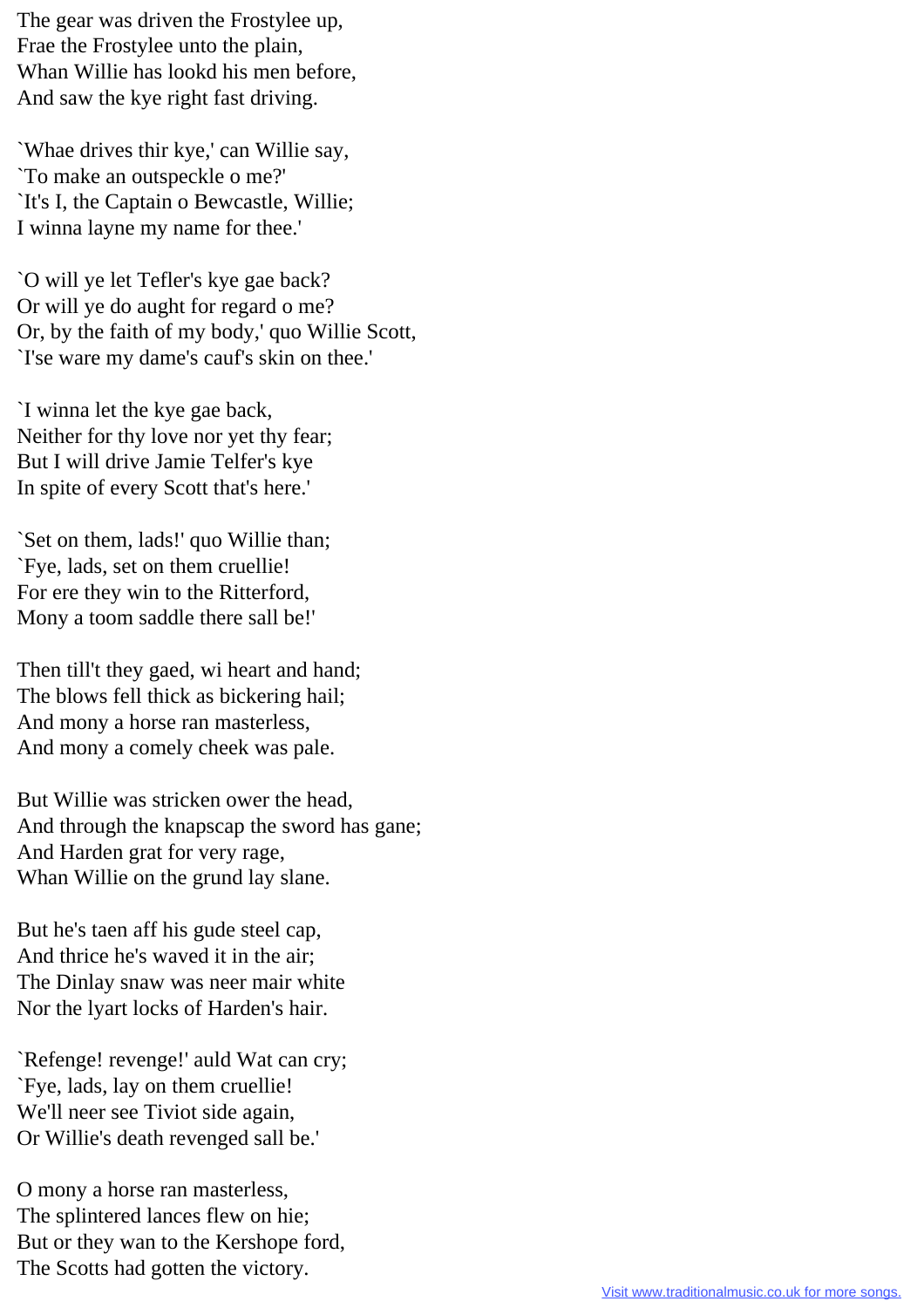John o Brigham there was slane, And John o Barlow, as I hear say, And thirty mae o the Captain's men Lay bleeding on the grund that day.

The Captain was run through the thick of the thigh, And broken was his right leg-bane; If he had lived this hundred years, He had never been loved by woman again.

`Hae back the kye!' the Captain said; R'rdear kye, I trow, to some they be; For gin I suld live a hundred years There will neer fair lady smile on me.'

Then word is gane to the Captain's bride, Even in the bower where that she lay, That her lord was prisoner in enemy's land, Since into Tividale he had led the way.

`I wad lourd have had a winding-sheet, And helped to put it ower his head, Ere he had been disgraced by the border Scot, Whan he ower Liddel his men did lead!'

There was a wild gallant amang us a', His name was Watty wi the Wudspurs, Cried, On for his house in Stanegirthside, If ony man will ride with us!

When they cam to the Stanegirthside, They dang wi trees and burst the door; They loosed out a' the Captain's kye, And set them forth our lads before.

There was an auld wyfe ayont the fire, A wee bit o the Captain's kin: `Whae dar loose out the Captain's kye, Or answer to him and his men?'

`It's I, Watty Wudspurs, loose the kye, I winna layne my name frae thee; And I will loose out the Captain's kye In scorn of a' his men and he.'

Whan they cam to the Fair Dodhead, they were a wellcum sight to see, For instead of his ain ten milk-kye,